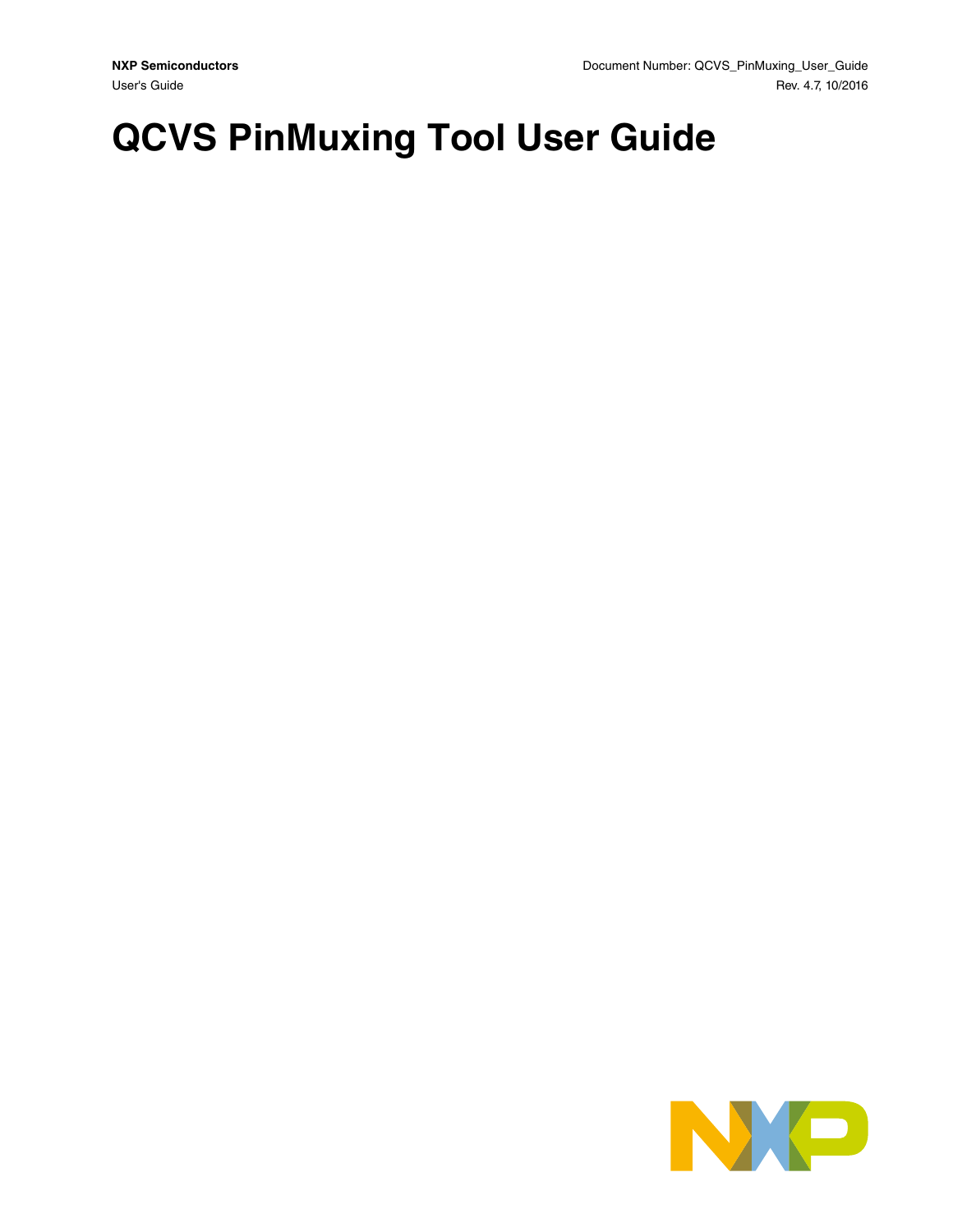## **Contents**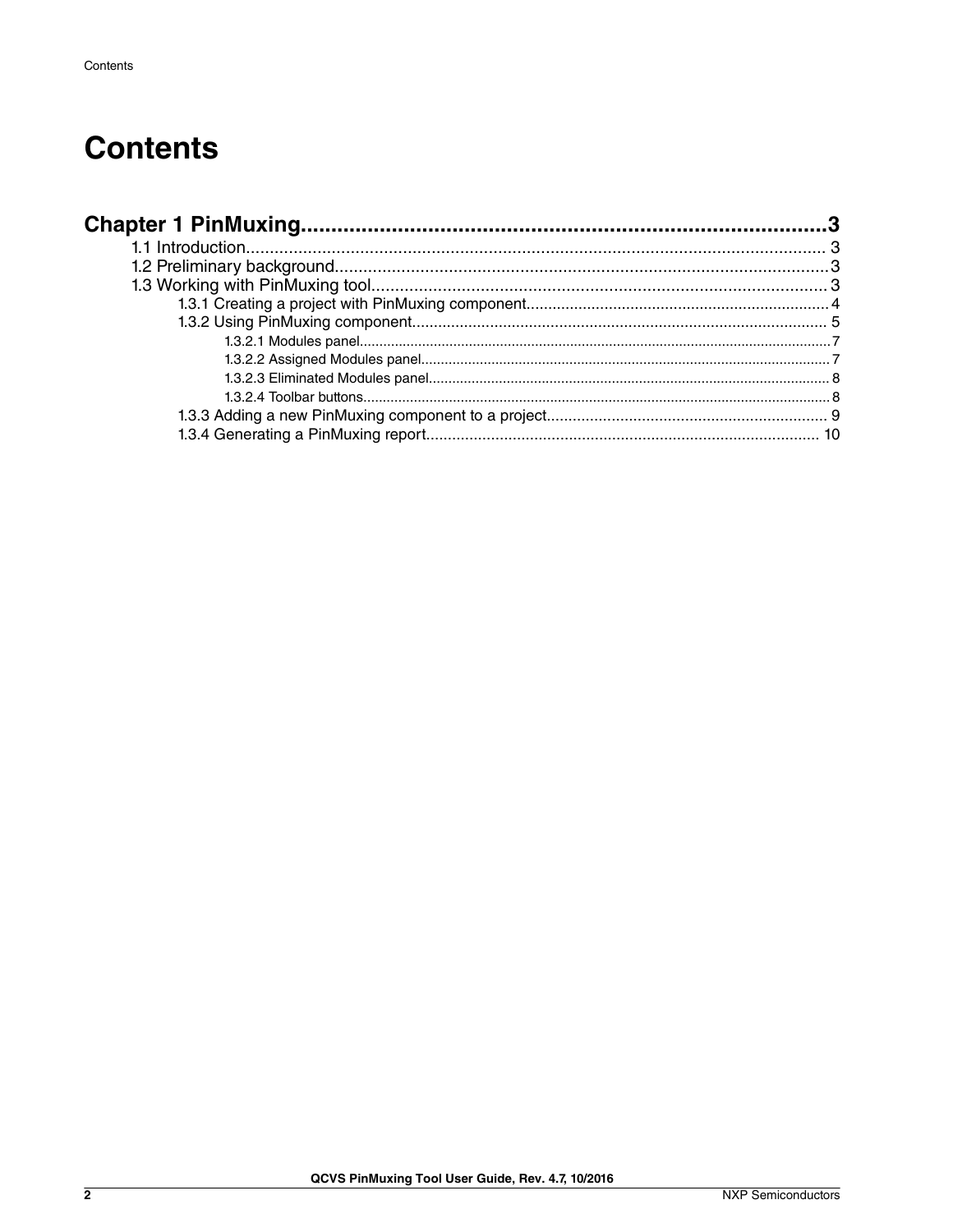## <span id="page-2-0"></span>**Chapter 1 PinMuxing**

This document describes the PinMuxing tool, which is a pin management tool for QorIQ-based system-on-chips (SoCs). This tool is part of the QorIQ Configuration and Validation Suite (QCVS) product.

This chapter contains the following sections:

- Introduction on page 3
- Preliminary background on page 3
- Working with PinMuxing tool on page 3

## **1.1 Introduction**

The PinMuxing tool gives an overview of the SoC pins and their allocations to peripherals.

It is designed to help the board designers and low-level platform programmers to:

- Use the correct and optimal number of pins needed for a custom board design
- Program the platform (for example, reset configuration word (RCW)) in sync with the pins used in a board design

## **1.2 Preliminary background**

This section explains the problem that led to the development of the PinMuxing tool.

A QorIQ SoC has a limited number of pins that can be used to implement various peripherals (for example, DUART, PCI Express, SDHC, and SATA). Each peripheral requires several signals (for example, DUART RX or DUART TX), each corresponding to a pin.

Usually (and especially in low-end SoCs), the number of pins is small as compared to the potential peripherals that could be implemented. In hardware, this limitation is translated into multiple peripheral signals being multiplexed (muxed) over the same pin. This muxing poses a series of problems for a board designer that needs to implement a set of peripherals within the SoC pin constraints.

In addition, the platform programming (such as, RCW) must be in sync with the pins being used by the peripheral signals. Therefore, the need arose for a tool that can manage all this without requiring to take a deep dive into several different documents.

## **1.3 Working with PinMuxing tool**

The PinMuxing tool brings a user experience that is focused on what peripherals need to exist in a custom board design, hiding the underlying pin details.

At the same time, the user is prevented from making incorrect settings (for example, choosing peripherals that do not have enough free pins to be implemented). In addition, after each operation, the user gets the following information about the current pin allocations:

- All pins being used by an assigned peripheral
- Pins that can no longer be used (being used by some assigned peripherals)
- Pins that are being shared among multiple assigned peripherals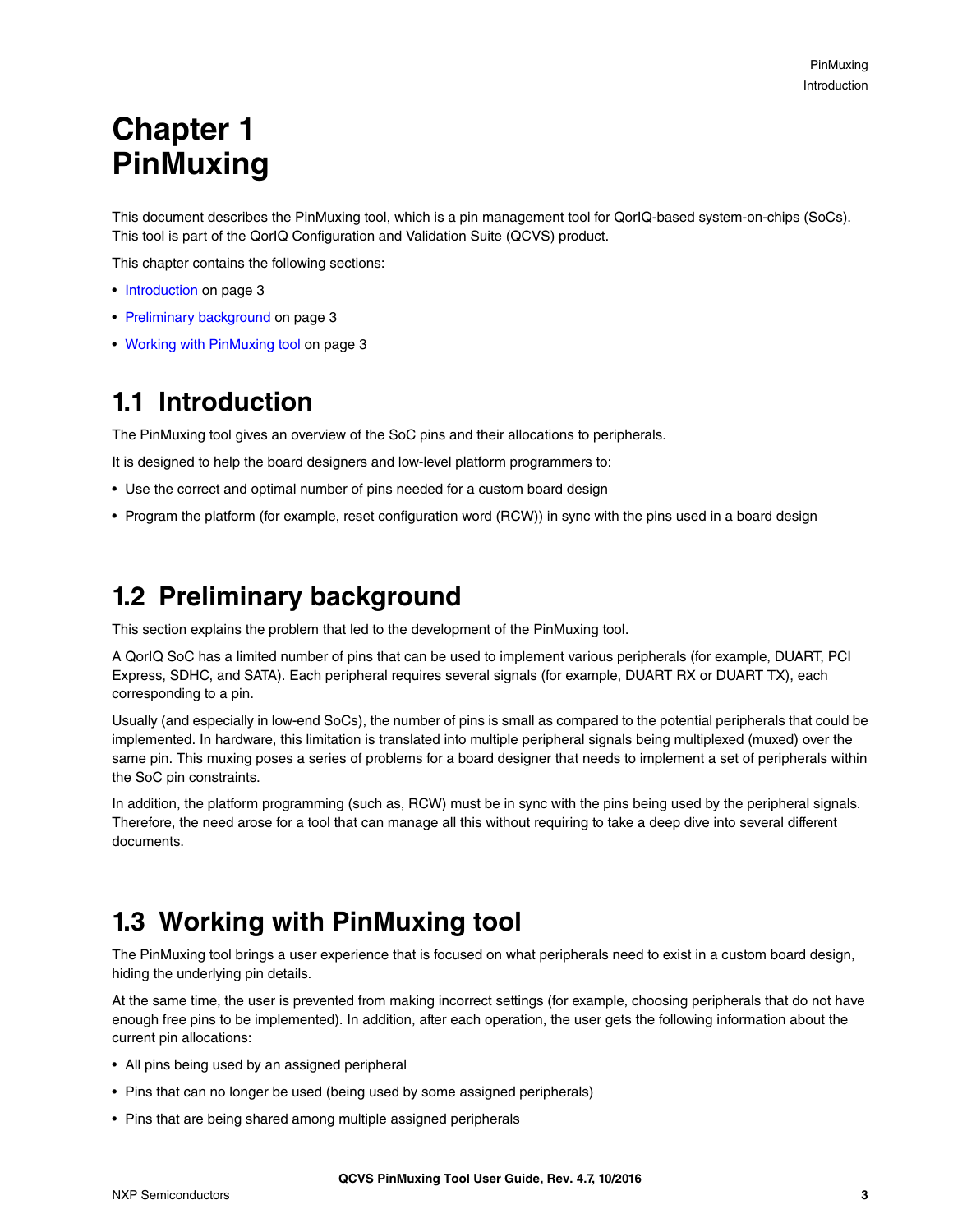<span id="page-3-0"></span>PinMuxing Working with PinMuxing tool

If required, the user can take a deep dive into the pin details to get the following information:

- Number of pins allocated for each assigned peripheral
- Pin properties (such as, package location, direction, and electrical properties)

This section contains the following subsections:

- Creating a project with PinMuxing component on page 4
- [Using PinMuxing component](#page-4-0) on page 5
- [Adding a new PinMuxing component to a project](#page-8-0) on page 9
- [Generating a PinMuxing report](#page-9-0) on page 10

### **1.3.1 Creating a project with PinMuxing component**

The PinMuxing tool is implemented as a component in QCVS; therefore, first you need to create a QCVS project with the PinMuxing component.

Follow the steps below to create a QCVS project with the PinMuxing component:

- 1. Launch QCVS.
- 2. Select **File > New > QorIQ Configuration Project**. The **New QorIQ Configuration Project** wizard starts, displaying the **Create a QorIQ Configuration Project** page.
- 3. Specify the project name in the **Project name** text box, as shown in the figure below.

| $\Box$<br>$\mathbf{x}$<br>New QorlQ Configuration Project                                                         |                         |
|-------------------------------------------------------------------------------------------------------------------|-------------------------|
| <b>Create a QorIQ Configuration Project</b><br>Choose the location for the new project                            |                         |
| Project name: pin_muxing_project                                                                                  | Specify project<br>name |
| Use default location<br>Location: C:/work/repositories/git/devtech.qcvs/runtime-New_configuration/pin_n<br>Browse |                         |



- 4. Click **Next**. The **Devices** page appears.
- 5. Choose a device (an SoC) to work with, as shown in the figure below.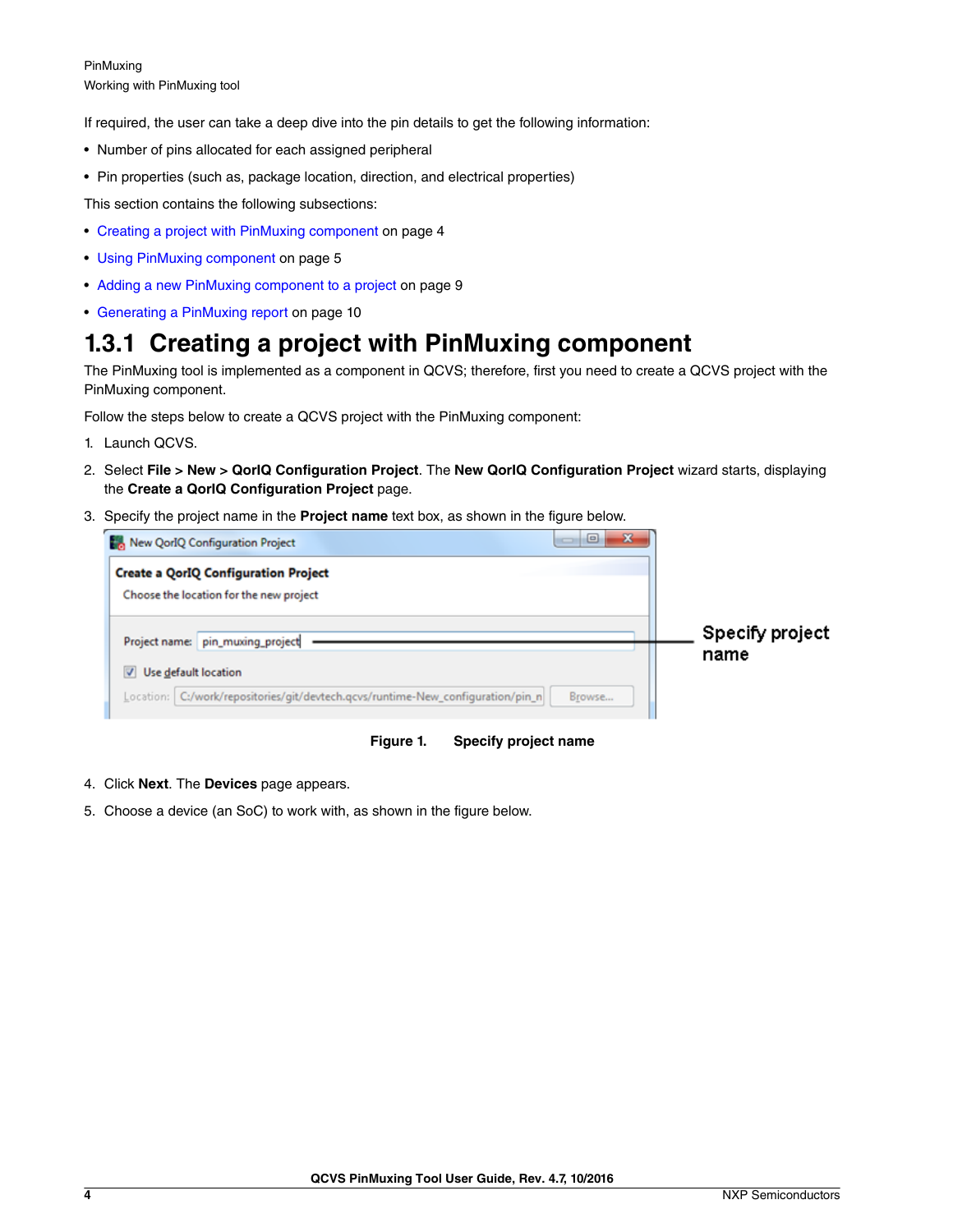<span id="page-4-0"></span>

|                         | New QorlQ Configuration Project                              | $\mathbf{x}$<br>$\overline{\phantom{a}}$ |
|-------------------------|--------------------------------------------------------------|------------------------------------------|
|                         | <b>Devices</b><br>Select the processor you would like to use |                                          |
|                         | Processor to be used:<br>LS1021                              | Ü.                                       |
| Choose an<br><b>SoC</b> | $-$ LS1<br>LS1021A                                           | Е                                        |
|                         | Choose a silicon revision: 2.0<br>٠                          |                                          |
|                         | Figure 2. Choose a device                                    |                                          |

See QCVS Release Notes for details on which QorIQ SoCs are supported by the PinMuxing tool.  **NOTE** 

6. Choose a device revision. If only one revision is available, it is automatically chosen.

- 7. Click **Next**. The **Toolset selection** page appears.
- 8. Select **Pin Muxing Configuration**, as shown in the figure below.

|                         | <b>New QorIQ Configuration Project</b>                           |
|-------------------------|------------------------------------------------------------------|
|                         | <b>Toolset selection</b><br>Choose what do you want to configure |
|                         |                                                                  |
|                         | Components to be selected                                        |
|                         | type filter text                                                 |
|                         | Components<br>◢                                                  |
|                         | DDR Memory Controller Configuration                              |
|                         | <b>Device Tree Editor</b>                                        |
| <b>Select PinMuxing</b> | PBL - Preboot Loader RCW configuration                           |
| component               | <b>Pin Muxing Configuration</b>                                  |
|                         | <b>SERDES Configuration Tool</b>                                 |
|                         |                                                                  |



9. Click **Finish** to create the project.

### **1.3.2 Using PinMuxing component**

After creating the project, you can use the PinMuxing component to perform pin management.

The PinMuxing component also stores the pin settings. Follow these steps to use the PinMuxing component:

1. Select in **Project Explorer** the QCVS project you just created.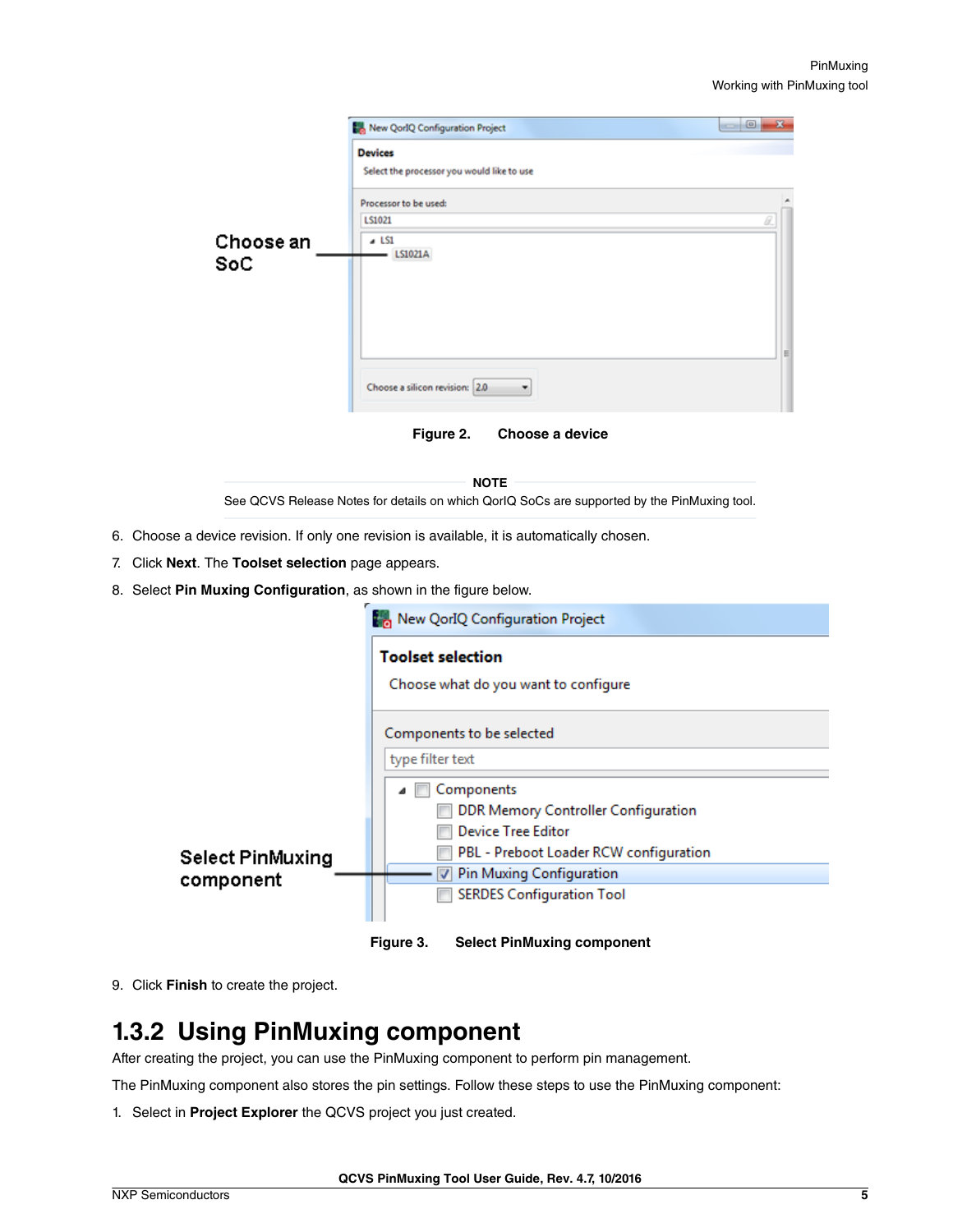PinMuxing Working with PinMuxing tool

- 2. Expand the **Components** node in the **Components** view.
- 3. Right-click the PinMuxing component and choose **Inspector** from the shortcut menu, as shown in the figure below.



The **Component Inspector** view opens, showing the graphical user interface (GUI) of the PinMuxing component, as shown in the figure below.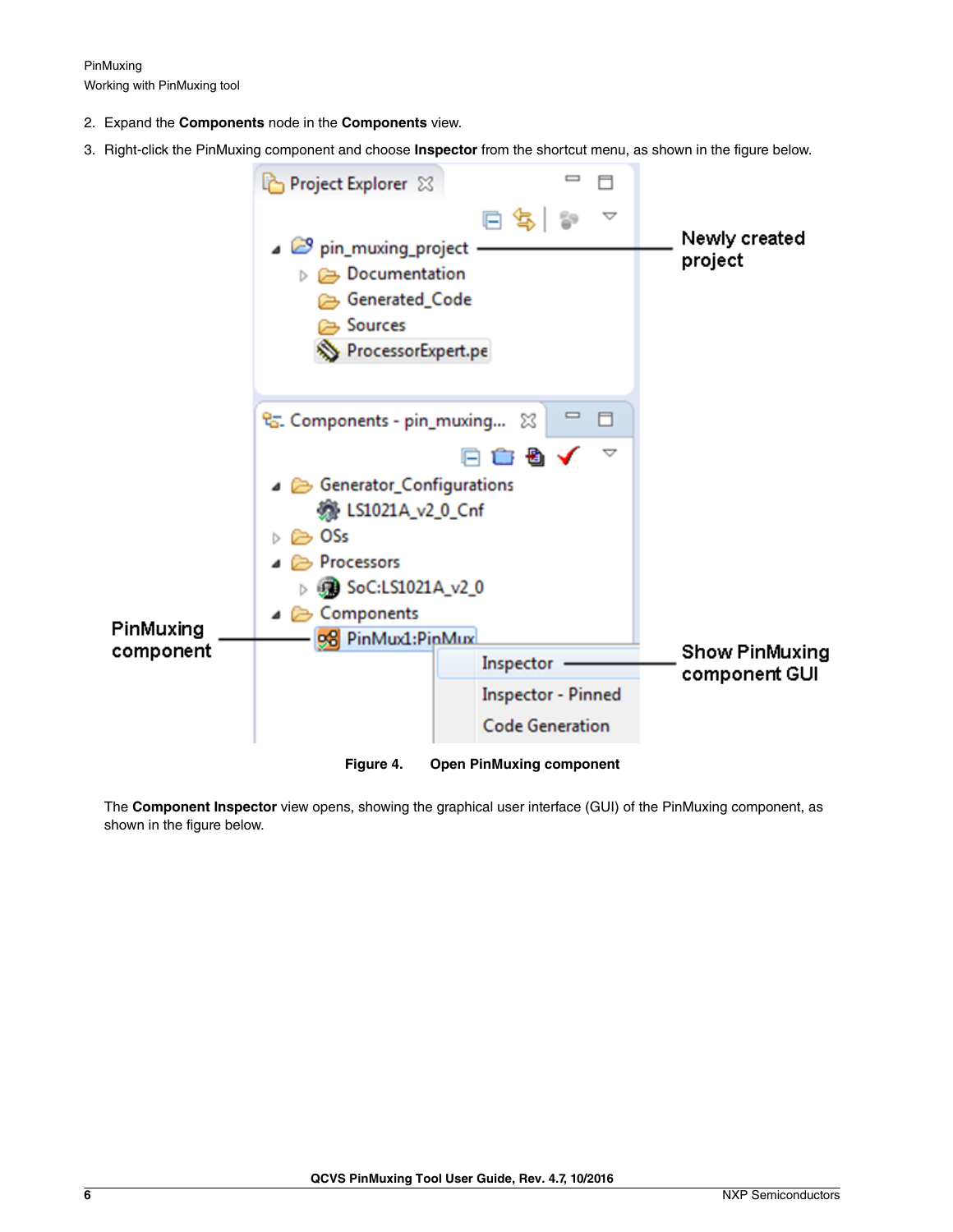<span id="page-6-0"></span>

|                                                                                                                                        |                             | SoC peripherals/pins                     |                  |             | Assign/remove       | peripherals/pins              |                                          |                  |                 |                                      |
|----------------------------------------------------------------------------------------------------------------------------------------|-----------------------------|------------------------------------------|------------------|-------------|---------------------|-------------------------------|------------------------------------------|------------------|-----------------|--------------------------------------|
|                                                                                                                                        | Pin Muxing Configuration    |                                          |                  |             |                     |                               | <b>Toolbar buttons</b>                   |                  |                 | $\phi\otimes\mathbb{R}$ a $\boxplus$ |
|                                                                                                                                        | <b>Modules</b>              |                                          |                  |             | e                   | <b>Assigned Modules</b>       |                                          |                  |                 | E                                    |
|                                                                                                                                        | Name                        | <b>Description</b>                       | <b>Direction</b> | Location    | <b>Power Supply</b> | Name                          | Description                              | <b>Direction</b> | Location        | <b>Power Supply</b>                  |
|                                                                                                                                        | Analog-Signals              | <b>Analog Signals</b>                    |                  |             |                     | Clocking                      | Clocking                                 |                  |                 |                                      |
|                                                                                                                                        | a Clocking                  | Clocking                                 |                  |             |                     | <b>DIFF SYSCLK</b>            | System Clock Differential (positive)     |                  | <b>AM21</b>     | <b>OVDD</b>                          |
|                                                                                                                                        | - DIFF_SYSCLK               | System Clock Differential (positive)     |                  | <b>AM21</b> | <b>OVDD</b>         | DIFF_SYSCLK_B                 | System Clock Differential (negative)   1 |                  | <b>AN21</b>     | <b>OVDD</b>                          |
|                                                                                                                                        | DIFF_SYSCLK_B               | System Clock Differential (negative)   I |                  | <b>AN21</b> | <b>OVDD</b>         | <b>RTC</b>                    | <b>Real Time Clock</b>                   | п                | G19             | <b>OVDD</b>                          |
| Assigned<br>peripherals/.<br>pins (green)<br>Assignable<br>peripherals/<br>pins (black)<br>Unassignable<br>peripherals/<br>pins (gray) | <b>RTC</b>                  | <b>Real Time Clock</b>                   |                  | G19         | <b>OVDD</b>         | <b>SYSCLK</b>                 | <b>System Clock</b>                      | п                | <b>AP21</b>     | <b>OVDD</b>                          |
|                                                                                                                                        | <b>SYSCLK</b>               | <b>System Clock</b>                      |                  | AP21        | <b>OVDD</b>         | $\triangle$ GPIO              | General Purpose Input/Output             |                  |                 |                                      |
|                                                                                                                                        | <b>DDR-Clocking</b>         | <b>DDR Clocking</b>                      |                  |             |                     | GPIO1 00                      | General Purpose Input/Output             | 10               | <b>B10</b>      | OVDD                                 |
|                                                                                                                                        | DDR-Interface-1             | DDR SDRAM Memory Interface 1             |                  |             |                     |                               |                                          |                  |                 |                                      |
|                                                                                                                                        | DDR-Interface-2             | DDR SDRAM Memory Interface 2             |                  |             |                     | Last assigned peripheral      |                                          |                  |                 |                                      |
|                                                                                                                                        | Debug                       | Debug                                    |                  |             |                     |                               |                                          |                  |                 |                                      |
|                                                                                                                                        | <b>DFT</b>                  | DFT                                      |                  |             |                     | (yellow)                      |                                          |                  |                 |                                      |
|                                                                                                                                        | <b>DUART</b>                | <b>DUART</b>                             |                  |             |                     |                               |                                          |                  |                 |                                      |
|                                                                                                                                        | eSDHC                       | eSDHC                                    |                  |             |                     |                               |                                          |                  |                 |                                      |
|                                                                                                                                        | Ethernet-MI-1               | Ethernet Management Interface 1          |                  |             |                     |                               |                                          |                  |                 |                                      |
|                                                                                                                                        | Ethernet-MI-2               | <b>Ethernet Management Interface 2</b>   |                  |             |                     | $\leftarrow$                  | $m$ .                                    |                  |                 |                                      |
|                                                                                                                                        | $\triangleright$ GPIO       | General Purpose Input/Output             |                  |             |                     | <b>Eliminated Modules</b>     |                                          |                  |                 |                                      |
|                                                                                                                                        | $>$ DC                      | $_{\text{I2C}}$                          |                  |             |                     |                               |                                          |                  |                 |                                      |
|                                                                                                                                        | $\triangleright$ IEEE1588   | <b>IEEE1588</b>                          |                  |             |                     | Name                          | Description                              | Direction        | Location        | <b>Power Supply</b>                  |
|                                                                                                                                        | b IFC                       | Integrated Flash Controller              |                  |             |                     | GPIO                          | <b>General Purpose Input/Output</b>      |                  |                 |                                      |
|                                                                                                                                        | $\triangleright$ Interrupts | <b>Interrupt Controller</b>              |                  |             |                     | GPIO3_30                      | <b>General Purpose Input/Output</b>      | IO               | G <sub>19</sub> | <b>OVDD</b>                          |
|                                                                                                                                        | $D$ JTAG                    | <b>JTAG</b>                              |                  |             |                     | $\triangleright$ IFC          | <b>Integrated Flash Controller</b>       |                  |                 |                                      |
|                                                                                                                                        | b por-config                | Power-On Reset Configuration             |                  |             |                     | por-config                    | Power-On Reset Configuration             |                  |                 |                                      |
|                                                                                                                                        | D QSPI                      | Quad SPI                                 |                  |             |                     |                               |                                          |                  |                 |                                      |
|                                                                                                                                        | Serdes-1                    | SerDes 1                                 |                  |             |                     |                               |                                          |                  |                 |                                      |
|                                                                                                                                        | Serdes-2                    | SerDes <sub>2</sub>                      |                  |             |                     | Peripheral eliminated by last |                                          |                  |                 |                                      |
|                                                                                                                                        | $\triangleright$ SPI        | SPI Interface                            |                  |             |                     | assigned peripheral (yellow)  |                                          |                  |                 |                                      |
|                                                                                                                                        | System-Control              | <b>System Control</b>                    |                  |             |                     |                               |                                          |                  |                 |                                      |
|                                                                                                                                        | $\triangleright$ Trust      | Trust                                    |                  |             |                     |                               |                                          |                  |                 |                                      |
|                                                                                                                                        | D USB-PHY-1-and-2           | <b>USB PHY 1 &amp; 2</b>                 |                  |             |                     |                               |                                          |                  |                 |                                      |
|                                                                                                                                        | USB-PHY-1-and-2             | <b>USB PHY 1 &amp; 2</b>                 |                  |             |                     |                               |                                          |                  |                 |                                      |

**Figure 5. Parts of PinMuxing component GUI**

The subsections below describe the major parts of the PinMuxing component GUI:

- Modules panel on page 7
- Assigned Modules panel on page 7
- [Eliminated Modules panel](#page-7-0) on page 8
- [Toolbar buttons](#page-7-0) on page 8

#### **1.3.2.1 Modules panel**

This panel provides a list of all the peripherals that use the pins of the chosen SoC.

Some of the peripherals may be using shared pins; whereas, others may have dedicated pins. Using the right and left arrow buttons (shown in Figure 5. Parts of PinMuxing component GUI on page 7), you can assign or remove peripherals from this list. You also have the option to add or remove pins by double-clicking their names. This seems to be more user friendly. The pins can be assigned as an entire module or as individual signals.

When you assign or unassign a peripheral (see the Assigned Modules panel), the color of the peripheral changes, as follows:

- Black: The peripheral can be assigned, it means, all the pins needed by the peripheral signals are available
- Green: The peripheral has been assigned and can be found in the Assigned Modules list (see the Assigned Modules panel)
- Gray: The peripheral cannot be assigned as some of the pins it requires are being used by other assigned peripherals. This is the point where PinMuxing actually comes into action: a pin can be used only once. The gray-colored peripherals can be found in the Eliminated Modules list (see the Eliminated Modules panel).

### **1.3.2.2 Assigned Modules panel**

This panel provides a list of peripherals that have been assigned.

They correspond to the green-colored items in the Modules panel list. An assigned peripheral can be put back into the Modules panel list (it means, it can be removed) by using the left arrow button.

 **NOTE** 

The last assigned peripheral is colored in yellow. In addition, the peripherals eliminated (see Eliminate Modules panel) by the last assigned peripheral are also colored in yellow.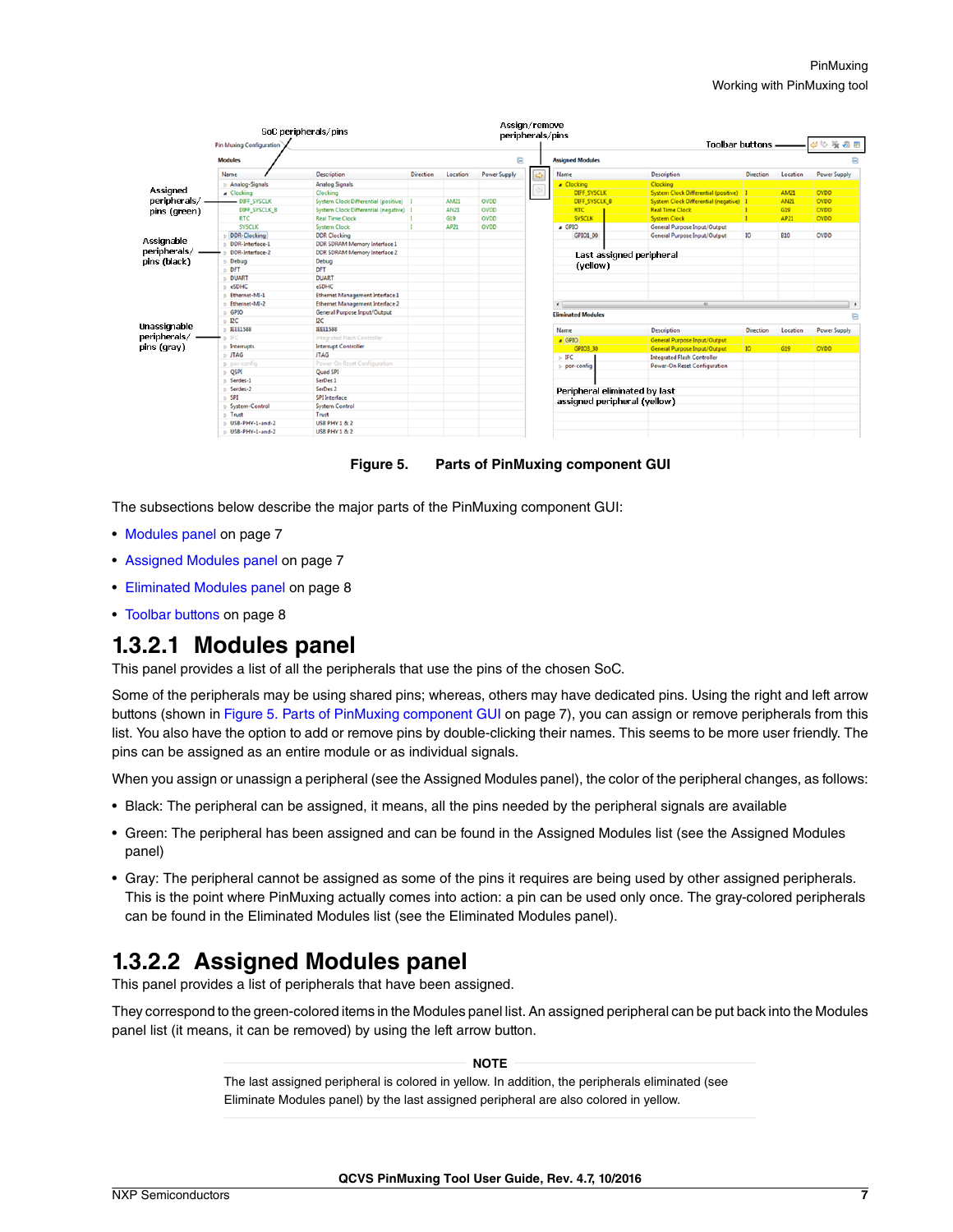<span id="page-7-0"></span>The figure below shows an overview of the Assigned Modules panel.

| Name               | <b>Description</b>                       | <b>Direction</b> | Location | Power Supply |
|--------------------|------------------------------------------|------------------|----------|--------------|
| Clocking<br>◢      | Clocking                                 |                  |          |              |
| <b>DIFF SYSCLK</b> | System Clock Differential (positive)     |                  | AM21     | <b>OVDD</b>  |
| DIFF SYSCLK B      | System Clock Differential (negative)   I |                  | AN21     | <b>OVDD</b>  |
| <b>RTC</b>         | <b>Real Time Clock</b>                   |                  | G19      | <b>OVDD</b>  |
| <b>SYSCLK</b>      | System Clock                             |                  | AP21     | <b>OVDD</b>  |

#### Accionad novisional utils nin dataile

R. peripheral

#### **Figure 6. Assigned Modules panel**

The PinMuxing tool not only allows you to assign/unassign peripherals, but also individual peripheral pins. To assign a pin of a peripheral, expand the peripheral node in the Modules panel and assign the pin similar to assigning a peripheral.

### **1.3.2.3 Eliminated Modules panel**

This panel provides a list of peripherals that can no longer be assigned, as some of the pins they need to operate are being used by the assigned peripherals.

The eliminated peripherals correspond to the gray items in the Modules panel list. Place the mouse over an eliminated peripheral to find the assigned peripherals it conflicts with (it means, it needs pins that being used by assigned peripherals).

#### The peripherals colored in yellow in the Eliminated Modules panel are the ones eliminated by the last assigned peripheral (see the Assigned Modules panel).  **NOTE**

The figure below shows an overview of the Eliminated Modules panel.

#### Eliminated peripheral with pin details

|                                    | <b>Eliminated Modules</b> |                              |                  |                |              |  |
|------------------------------------|---------------------------|------------------------------|------------------|----------------|--------------|--|
| Hover<br>mouse to<br>see conflicts | Name                      | <b>Description</b>           | <b>Direction</b> | Location       | Power Supply |  |
|                                    | <b>GPIO</b>               | General Purpose Input/Output |                  |                |              |  |
|                                    | $\triangleright$ I2C      | I2C.                         |                  |                |              |  |
|                                    | $\triangle$ SPI           | <b>SPI</b> Interface         |                  |                |              |  |
|                                    | SPI PCS0                  | <b>SPI Chip Select</b>       | IO               | <b>B7</b>      | <b>OVDD</b>  |  |
|                                    | SPI PCS1                  | <b>SPI Chip Select</b>       | 0                | C7             | <b>OVDD</b>  |  |
|                                    | SPI PCS2                  | <b>SPI Chip Select</b>       | O                | <b>B9</b>      | <b>OVDD</b>  |  |
|                                    | <b>SPI PCS3</b>           | <b>SPI Chip Select</b>       | $\circ$          | C <sub>9</sub> | <b>OVDD</b>  |  |
|                                    | SPI_PCS4                  | Chip Select 4                | O                | K5             | <b>OVDD</b>  |  |
|                                    | SPI PCS5                  | <b>Chips Select 5</b>        | O                | L5             | <b>OVDD</b>  |  |
|                                    | <b>SPI SCK</b>            | <b>SPI Clock</b>             | IО               | A7             | <b>OVDD</b>  |  |
|                                    | SPI SIN                   | Master In Slave Out          | I                | A9             | <b>OVDD</b>  |  |
|                                    | <b>SPI SOUT</b>           | Master Out Slave In          | $\circ$          | A8             | <b>OVDD</b>  |  |
|                                    |                           |                              |                  |                |              |  |

#### **Figure 7. Eliminated Modules panel**

### **1.3.2.4 Toolbar buttons**

The PinMuxing component GUI has a toolbar that contains buttons for performing various actions on the GUI.

The actions include: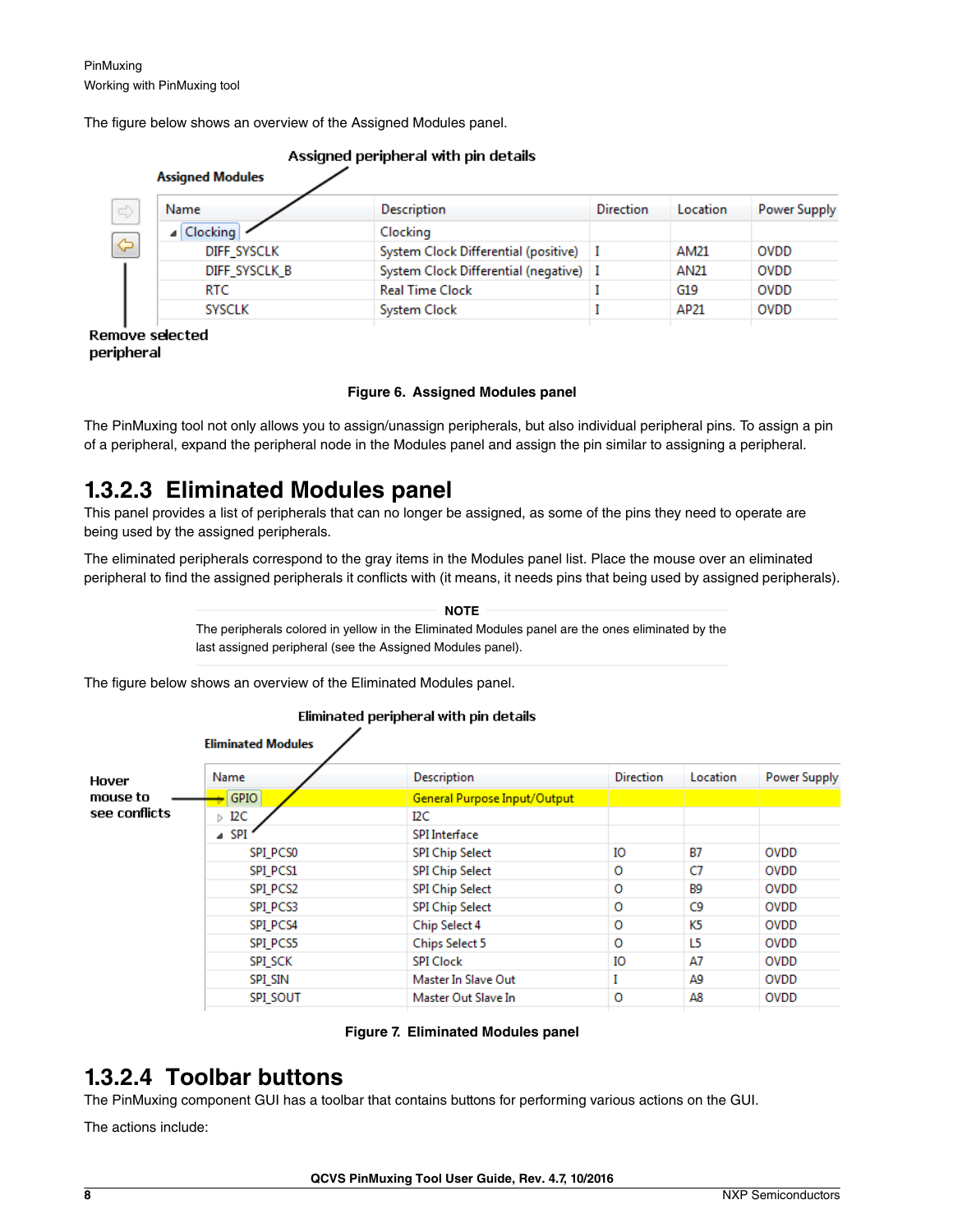- <span id="page-8-0"></span>• Undo/redo the last operation
- Remove all the assigned peripherals. Clicking the button resets the peripherals to the selectable state.

This action resets the undo/redo operations (it means, you will not be able to undo or redo the last operation).  **NOTE** 

- Generate a PinMuxing report. Clicking the button generates in XML format a report showing all the pins used by the assigned peripherals.
- Change the peripheral view mode. Clicking the button performs switching between short and extended peripheral names.

The figure below shows an overview of the toolbar buttons of the PinMuxing component GUI.



**1.3.3 Adding a new PinMuxing component to a project**

be changed using the View Mode toolbar button (last button in the figure above).

This section explains how to add a new PinMuxing component to an existing QCVS project.

You can work in parallel with multiple PinMuxing components (note that only one PinMuxing component can be active at a time). To add a new PinMuxing component to an existing QCVS project, follow the steps below:

- 1. Open the **Components Library** view by choosing **Window > Show View > Components Library** from the Eclipse IDE menu bar.
- 2. Right-click the PinMuxing component and choose **Add to project** on the **Categories** or **Alphabetical** page, as shown in the figure below.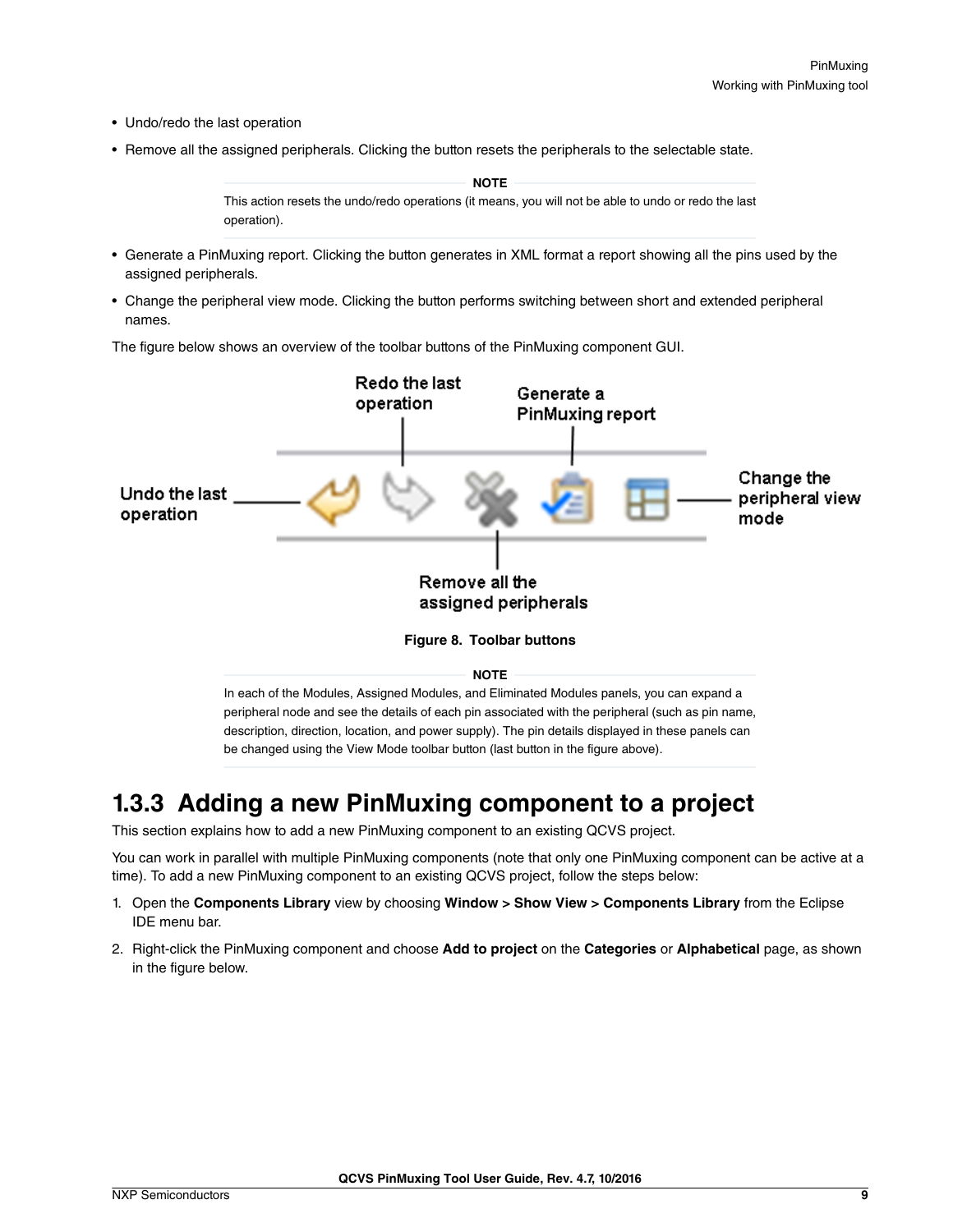<span id="page-9-0"></span>PinMuxing Working with PinMuxing tool

| Categories Alphabetical                                                                                                                                                 | Component Inspector - PinMux1<br>Assistant Processors                                                                       | Components Library & |                                                                                                                                                                                           |                                               |
|-------------------------------------------------------------------------------------------------------------------------------------------------------------------------|-----------------------------------------------------------------------------------------------------------------------------|----------------------|-------------------------------------------------------------------------------------------------------------------------------------------------------------------------------------------|-----------------------------------------------|
| Component<br><b>H</b> BOOTROM<br>H <sup>2</sup> DDR<br><b>H</b> DPAA<br><b>HWDeviceTree</b><br>₩<br>PBL<br><b>co</b> PinMux<br><b>∰ Pin</b> ∰<br><b>B</b> Serl p<br>\$, | Add to project<br>Add to project with Wizard<br>Expand all<br>Collapse all<br>Refresh<br><b>Delete</b><br>Help on Component | F5<br>Delete         | <b>Component Level</b><br>Device Configura<br>Device Configura<br>Device Configura<br>Device Configura<br>Peripheral Initiali<br>Device Configura<br>Device Configura<br>Device Configura | Add new PinMuxing<br>component to the project |

**Figure 9. Add a PinMuxing component to an existing project**

### **1.3.4 Generating a PinMuxing report**

After you have assigned all the peripherals, you can generate a PinMuxing report.

To generate the PinMuxing report, click the second button from right in the PinMuxing component GUI toolbar. The generated PinMuxing report provides the following information:

- Assigned peripherals along with the associated pins and their properties (name, package location, direction)
- Eliminated peripherals along with the associated pins and their properties (name, package location, direction, power)

The PinMuxing report is generated in the following two formats:

- HTML: This format is more human readable
- XML: This format is useful for automatic processing

The figure below shows a sample PinMuxing report.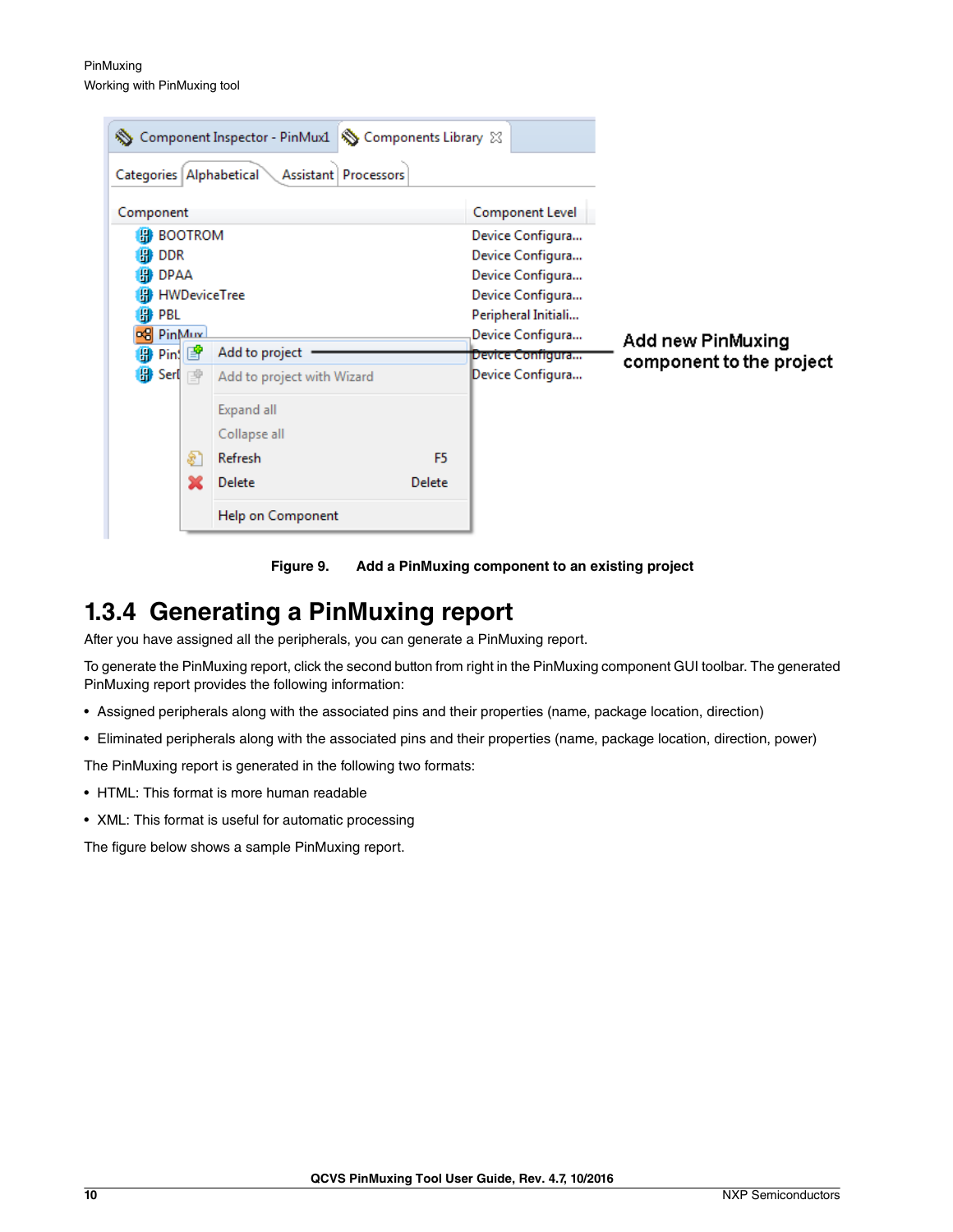| <b>Pin Muxing Configuration</b>    |                                 |                  |          |                        |                                                     |                                     |                                       |                  | $\mathcal{O}$<br>塗 | €              |  |  |  |  |  |  |  |  |  |  |  |  |           |    |    |  |       |  |
|------------------------------------|---------------------------------|------------------|----------|------------------------|-----------------------------------------------------|-------------------------------------|---------------------------------------|------------------|--------------------|----------------|--|--|--|--|--|--|--|--|--|--|--|--|-----------|----|----|--|-------|--|
| <b>Modules</b>                     |                                 |                  |          | E                      | <b>Assigned Modules</b>                             |                                     |                                       |                  |                    |                |  |  |  |  |  |  |  |  |  |  |  |  |           |    |    |  |       |  |
| Name                               | <b>Description</b>              | <b>Direction</b> | Location | P <sub>C</sub>         | $\Rightarrow$<br>Name                               | <b>Description</b>                  |                                       | <b>Direction</b> | Location           | $P_0$ $\sim$   |  |  |  |  |  |  |  |  |  |  |  |  |           |    |    |  |       |  |
| $\triangleright$ Analog-Signals    | <b>Analog Signals</b>           |                  |          | $\equiv$               | $\triangleright$ DFT                                | DFT                                 |                                       |                  |                    |                |  |  |  |  |  |  |  |  |  |  |  |  |           |    |    |  |       |  |
| $\triangleright$ Clocking          | Clocking                        |                  |          |                        | $\Leftrightarrow$<br><b>CTLAN</b><br>$\overline{a}$ | e i s<br>m.                         | <b>The Contract Contract Contract</b> |                  |                    | $\overline{ }$ |  |  |  |  |  |  |  |  |  |  |  |  |           |    |    |  |       |  |
| DDR-Interface-1                    | DDR SDRAM Memory Interface 1    |                  |          |                        | <b>Eliminated Modules</b>                           |                                     |                                       |                  |                    |                |  |  |  |  |  |  |  |  |  |  |  |  |           |    |    |  |       |  |
| $D$ DFT                            | DFT                             |                  |          |                        |                                                     |                                     |                                       |                  |                    |                |  |  |  |  |  |  |  |  |  |  |  |  |           |    |    |  |       |  |
| <b>DUART</b>                       | <b>DUART</b>                    |                  |          |                        | Name                                                |                                     | Description                           |                  | Location           | $p_c$ $\sim$   |  |  |  |  |  |  |  |  |  |  |  |  |           |    |    |  |       |  |
| $\triangleright$ EC1               | <b>Ethernet Controller 1</b>    |                  |          |                        | $\triangleright$ GPIO                               | <b>General Purpose Input/Output</b> |                                       |                  |                    |                |  |  |  |  |  |  |  |  |  |  |  |  |           |    |    |  |       |  |
| $\triangleright$ EMI1              | Ethernet Management Interface 1 |                  |          | ٠                      | <b>DOM</b>                                          | <b>HATE</b>                         |                                       |                  |                    |                |  |  |  |  |  |  |  |  |  |  |  |  |           |    |    |  |       |  |
| $\leftarrow$                       | m.                              |                  |          |                        | $\leftarrow$                                        | $\mathbf{m}$                        |                                       |                  |                    |                |  |  |  |  |  |  |  |  |  |  |  |  |           |    |    |  |       |  |
| <b>Table 1: Assigned Modules</b>   |                                 |                  |          |                        | <b>Signal Details</b>                               |                                     |                                       |                  |                    |                |  |  |  |  |  |  |  |  |  |  |  |  |           |    |    |  |       |  |
| <b>Module Name</b>                 | <b>Name</b>                     |                  |          |                        | <b>Description</b>                                  | <b>Direction</b>                    | <b>Location</b>                       |                  | Power-supply       |                |  |  |  |  |  |  |  |  |  |  |  |  |           |    |    |  |       |  |
|                                    | FTM2_CH0                        |                  |          | Channel 0<br><b>IO</b> |                                                     |                                     | 58                                    | O1VDD Open Drain |                    |                |  |  |  |  |  |  |  |  |  |  |  |  |           |    |    |  |       |  |
| FTM2                               | FTM2 CH1                        |                  |          |                        | Channel 1                                           | IО                                  | 63                                    |                  | O1VDD              |                |  |  |  |  |  |  |  |  |  |  |  |  |           |    |    |  |       |  |
|                                    | FTM2 CH2                        |                  |          |                        |                                                     |                                     |                                       |                  |                    |                |  |  |  |  |  |  |  |  |  |  |  |  | Channel 2 | IO | 64 |  | O1VDD |  |
|                                    |                                 | FTM2_CH3         |          |                        | Channel 3                                           | $\circ$                             | 127                                   |                  | O1VDD              |                |  |  |  |  |  |  |  |  |  |  |  |  |           |    |    |  |       |  |
| <b>DFT</b>                         | <b>SCAN MODE B</b>              |                  |          |                        | Reserved                                            |                                     | 66                                    |                  | O1VDD              |                |  |  |  |  |  |  |  |  |  |  |  |  |           |    |    |  |       |  |
| <b>Table 2: Eliminated Modules</b> |                                 |                  |          |                        |                                                     |                                     |                                       |                  |                    |                |  |  |  |  |  |  |  |  |  |  |  |  |           |    |    |  |       |  |
|                                    |                                 |                  |          |                        | <b>Signal Details</b>                               |                                     |                                       |                  |                    |                |  |  |  |  |  |  |  |  |  |  |  |  |           |    |    |  |       |  |
| <b>Module Name</b>                 | <b>Name</b>                     |                  |          |                        | <b>Description</b>                                  | <b>Direction</b>                    | <b>Location</b>                       |                  | Power-supply       |                |  |  |  |  |  |  |  |  |  |  |  |  |           |    |    |  |       |  |
|                                    | CRIO1 03                        |                  |          |                        | Conoral Durnoco Innut/Output                        | $\sqrt{ }$                          | ER.                                   |                  | 043/DD             |                |  |  |  |  |  |  |  |  |  |  |  |  |           |    |    |  |       |  |

**Figure 10. Sample PinMuxing report**